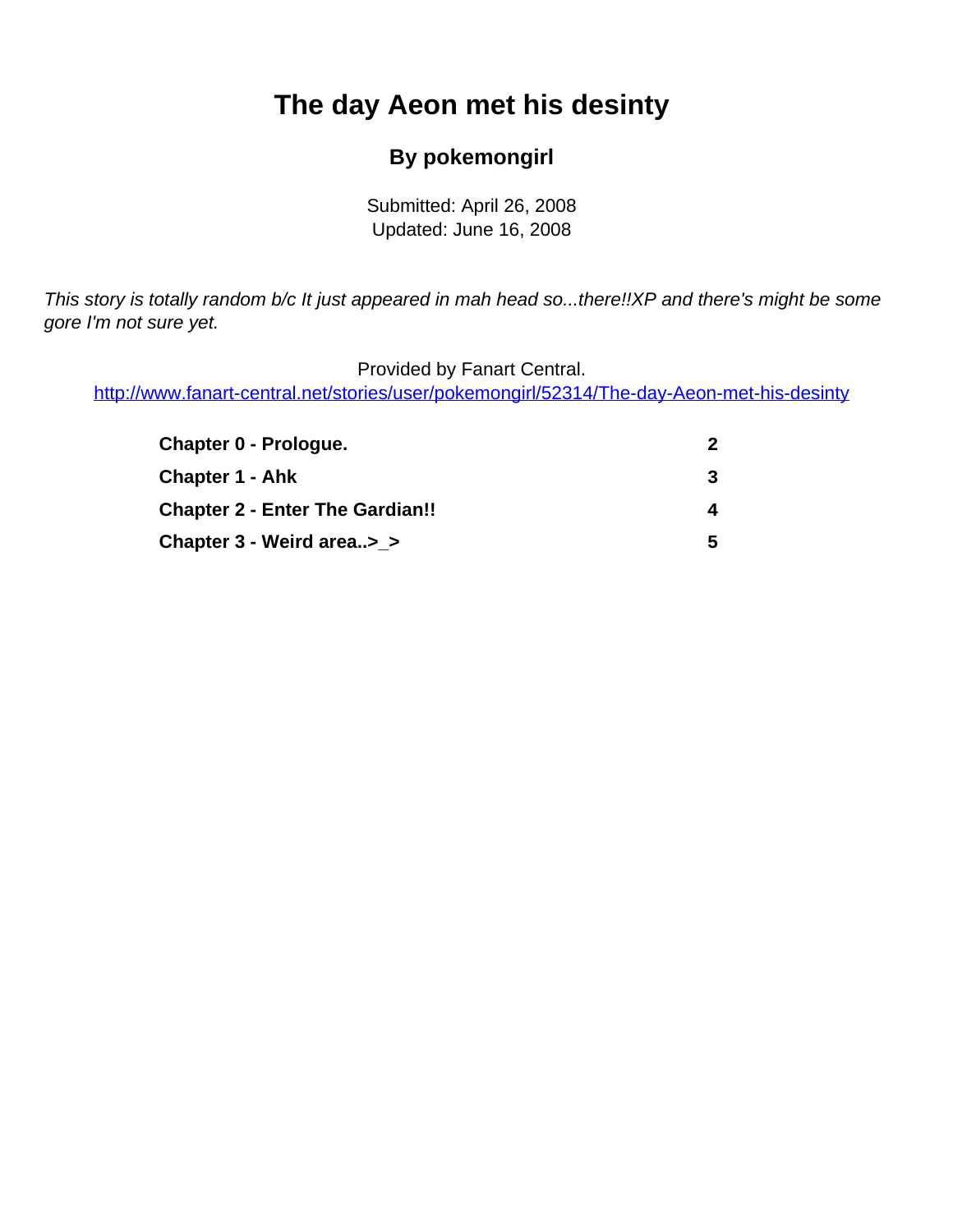#### **0 - Prologue.**

<span id="page-1-0"></span>Destiny. Life. Emotions. All meaningless to a demon.

Why we demons should bother with these stuff?? Because we we're born from these very things. We demons are willing to listen to our master but...not this one. This is a story about this half-demon, birthed from a mortal woman but raised by infamous man, Dante.

Clop clop clop "Hmmm...." "Yes, master?" "I thought I heard something" A glup sounded. "what? you afraid?" "no, master" "well...prove it" A scream sounded. "what was that?" "I have no idea"A guttural whine came from his throat. "let's find out." "Oh boy he's in trouble for sure"He thought. "Come on, Dominic!" "Coming, master!"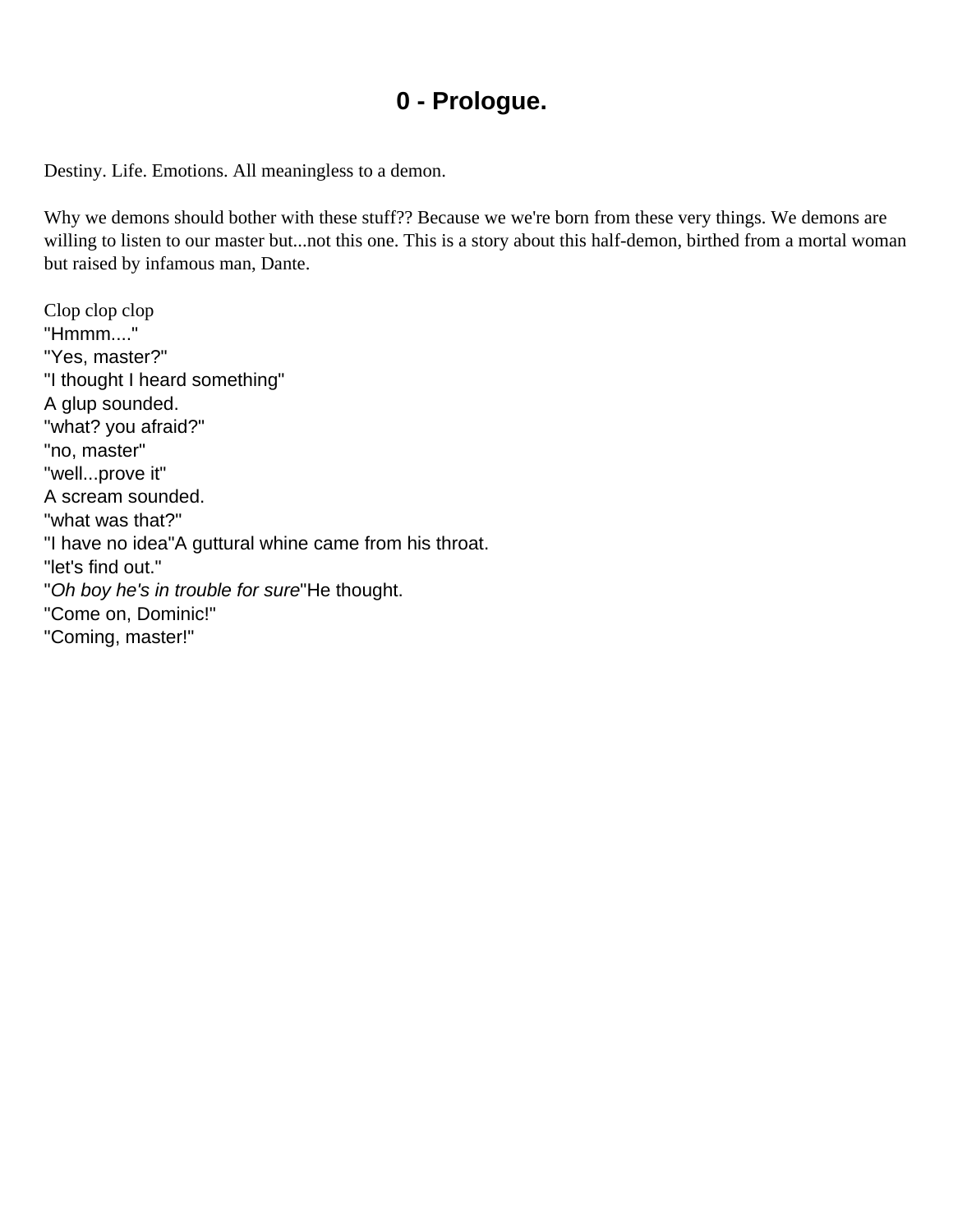#### **1 - Ahk**

<span id="page-2-0"></span>hah hah hah "Damn...what are those things?" Awoo... "AHHH!!!!" "Hang on, kid!" Poor kid didn't know what to do so he listened to that voice. "Master, what shall I do??"Dominic asked. "Grab that kid and take 'im to safety." "Hmmm...yes, master"Dominic said. "Hmm...he never cared a thing for humans, that Aeon...my master worried about a kid?? That's the most unlike him."He thought. POW. A gunshot sounded. splish AAWWWWOOOO!!!!! "uh oh...yep sounds like a group of ghouls demons..."Dominic thought. "hah hah hah...what's going on??" POW.Dominic crashed into the stranger. Purposely. "OWWW!!"the stranger cried. "Shut up, kid, or do u want to attract those demons??" Dominic started to run with the stranger on his back. "No..." Hang on." Thud. Sounds like a fist hitting on those demons...Good. The sound of running reached to Dominic. He looked back warily. "Dominic! I'm coming! I took care of those demons." "Are they dead yet?"the stranger asked. "Yep. Good as dead. Name, kid?" "I'm not a kid!! My name is Ahk."Ahk said."Yours??" "Mine's Aeon."He said."And that's Dominic." Ahk's eyes had that look of trust in them so he went with them and that's where everything begun to

move in plan of Fate.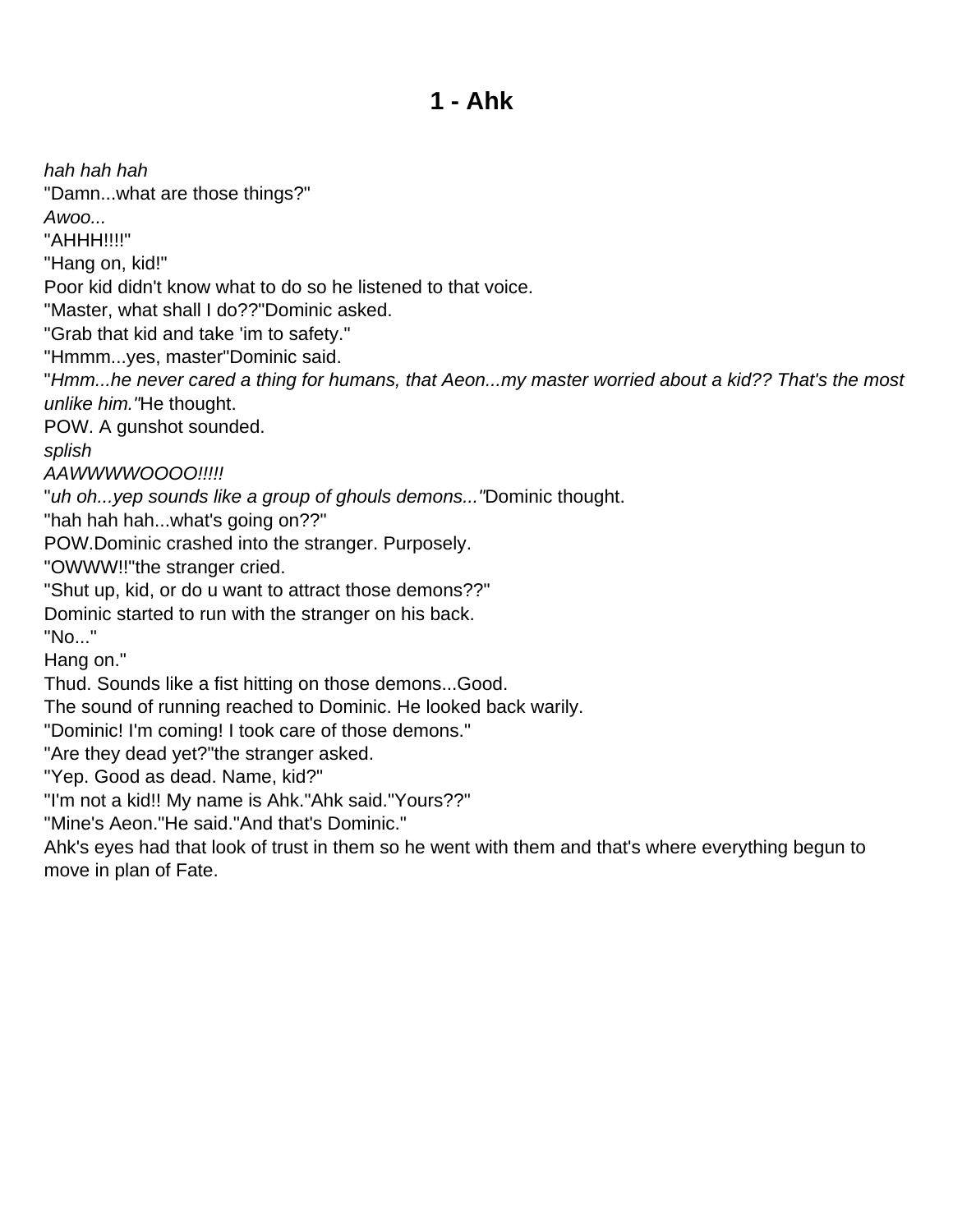## **2 - Enter The Gardian!!**

<span id="page-3-0"></span>"How much longer now??"Ahk asked."Aeon has been running for a while now..."

"Not much longer now, Kid"Aeon said.

Ahk opened his mouth when he got thrown off Dominic's back.

SPLASH. Ahk fell into a channel, full of water.

"Dominic! Why the hell did u do that?!"

"You're getting too comfortable with the boy, master..."Dominic said.

\*splutter\*

"What was that??"Both asked.

"WHAT THE HELL ARE YOU GUYS DOING UP THERE?! HELP ME, YOU IDIOTS?!"Ahk screamed. Dominic peered down and saw Ahk trying to climb up the wall of the channel.

Dominic said"That's not the nice way to ask us of our help, child."

Ahk glared to Dominic and said"I think there's something down in the water.."

Right. On. Cue.

ROAR.Splash!!

A huge snake with a strange pattern on its body.

Aeon measured its size."It gonna have to be about 50 foot or so."

Dominic had seen these kinds of snakes before and said"You're right, master"

Aeon unsheathed his sword, Thunder sword, and jumped to meet the demon snake.

The snake opened its mouth and-SCREECH!!!

It's the horrible sound ever to exist upon the damaged Earth. Aeon got on the snake's head and tried to plunge his sword in the snake's head but it moved.

"Damn, I forgot how smooth those scales are...how am I supposed to kill this thing?!"Aeon thought.

"I am the defender of justice!!"

"huh?""Who's there??"

"Do not worry! For I shall save you from that vile creature! My name is Gardian, remember this, you vile creature!"

"oh boy.."Aeon thought."Now what? Flying dogs??"

"ahhhh!!!"Gardian screamed."Die at my hand!!"

SWISH. SPLATTER.

Aeon was shocked at how easy he killed the snake. Suddenly Aeon grabbed Gardian and jumped off the head.

"I thank you, civilian, for helping me."Gardian said.

"Listen up, Kid, I'm older than you so cut the crap and come back to your senses."Aeon said, rather angrily."But thanks for killing that snake so do you want to come with me?"